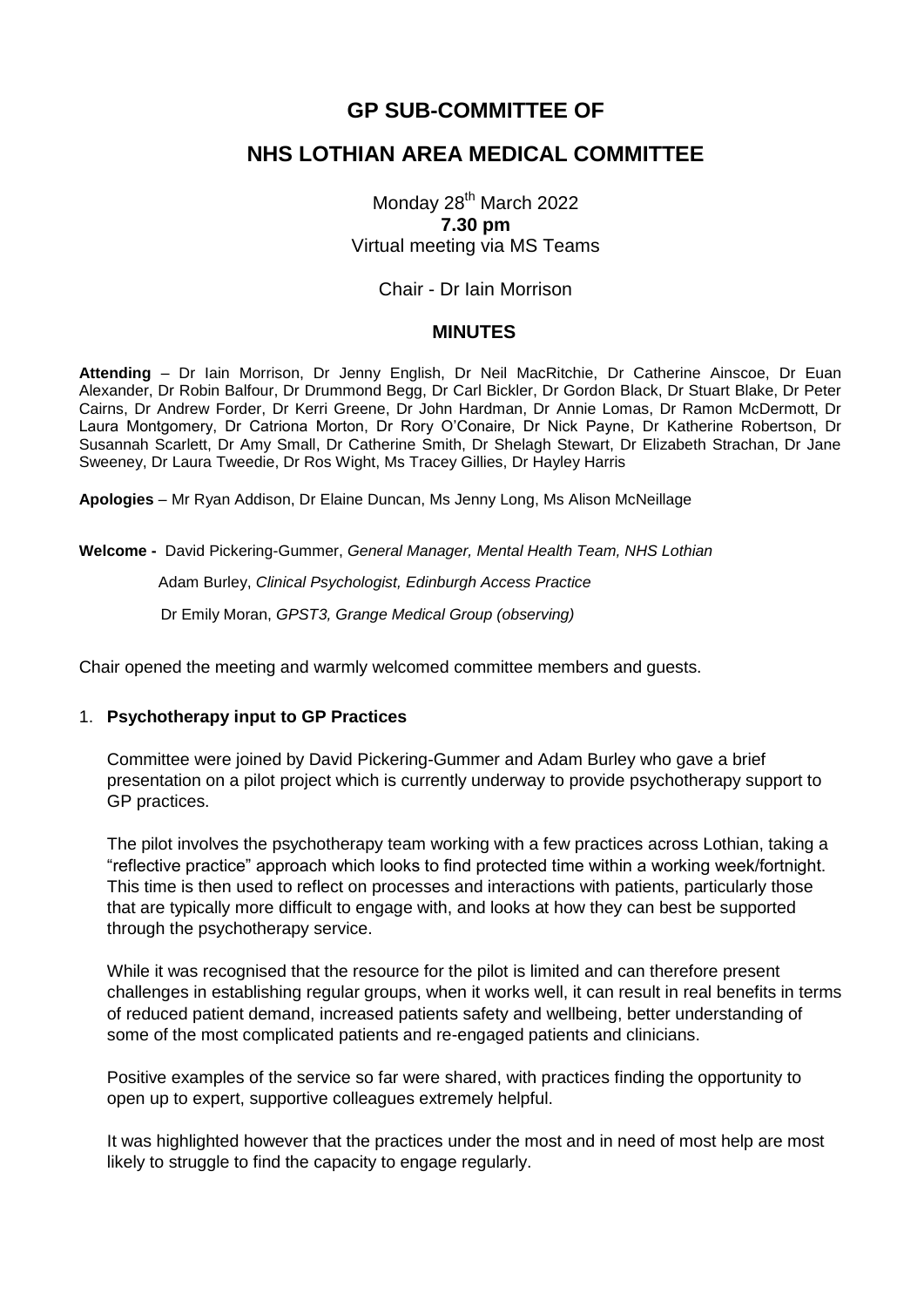Committee were very supportive of the scheme and agreed to work with the psychotherapy service to ensure the pilot is as successful as possible. It is hoped that robust data demonstrating the benefits of the service can be gathered from the pilot so that the possibility of a wider sevice can be considered.

It was also agreed that doctors in training and sessional doctors should be invited to join these sessions within the pilot practices.

Committee thanked David and Adam for attending, and any further updates will be shared.

# 2. **Minutes of last meeting 28th February 2022, for approval**

The minutes from the previous meeting were approved.

### 3. **Matters Arising/Actions from last meeting**

3.1 – **TG** agreed to discuss potential solutions to private bariatric patient follow-up further with the Bariatric service, in addition to discussing the urgent need for clear public messaging with Public Health colleagues. **Update:** While there was no specific update on progress, it was noted that Bruce Tulloh has moved on from his role as Clinical Director of General Surgery, making it difficult to make much progress on this until his replacement is in post. The Weight Loss Programme continues and patients are being discouraged from travelling abroad for treatment. **ONGOING**

3.2 - **LMC Office** to take forward the feedback on phlebotomy provision through CTACS and feed into the relevant meetings. **Update:** This is being taken to the next CTACS meeting on 31st March. **CLOSED**

3.3 - **LMC office** to share the USOC Colorectal presentation slides with Committee once received. **Update:** Awaiting slides due to annual leave. Tracey Gillies added her support of this particularly impressive pathway. **ONGOING**

### 4. **COVID/Flu Vaccine Programme Update**

While it is now relatively late in the flu season cycle, the current prevalence of the H3N2 strain of flu was highlighted. The use of respiratory viral panels in nursing homes and for those at most risk of severe illness from flu are being investigated.

COVID Assessment Centres are being stood down at the end of March. It was noted that Scottish Government are planning to distribute pulse oximeters to practices to help with community/home monitoring, however the requirement for GPs to carefully manage how these are distributed was highlighted.

Committee expressed their gratitude to their pharmacotherapy colleagues for agreeing to take ownership of Paxlovid distribution and as a result, remove the requirement from the Regional Infectious Diseases Unit (RIDU). It was noted that the proposal for this has been presented although the outcome is not yet known.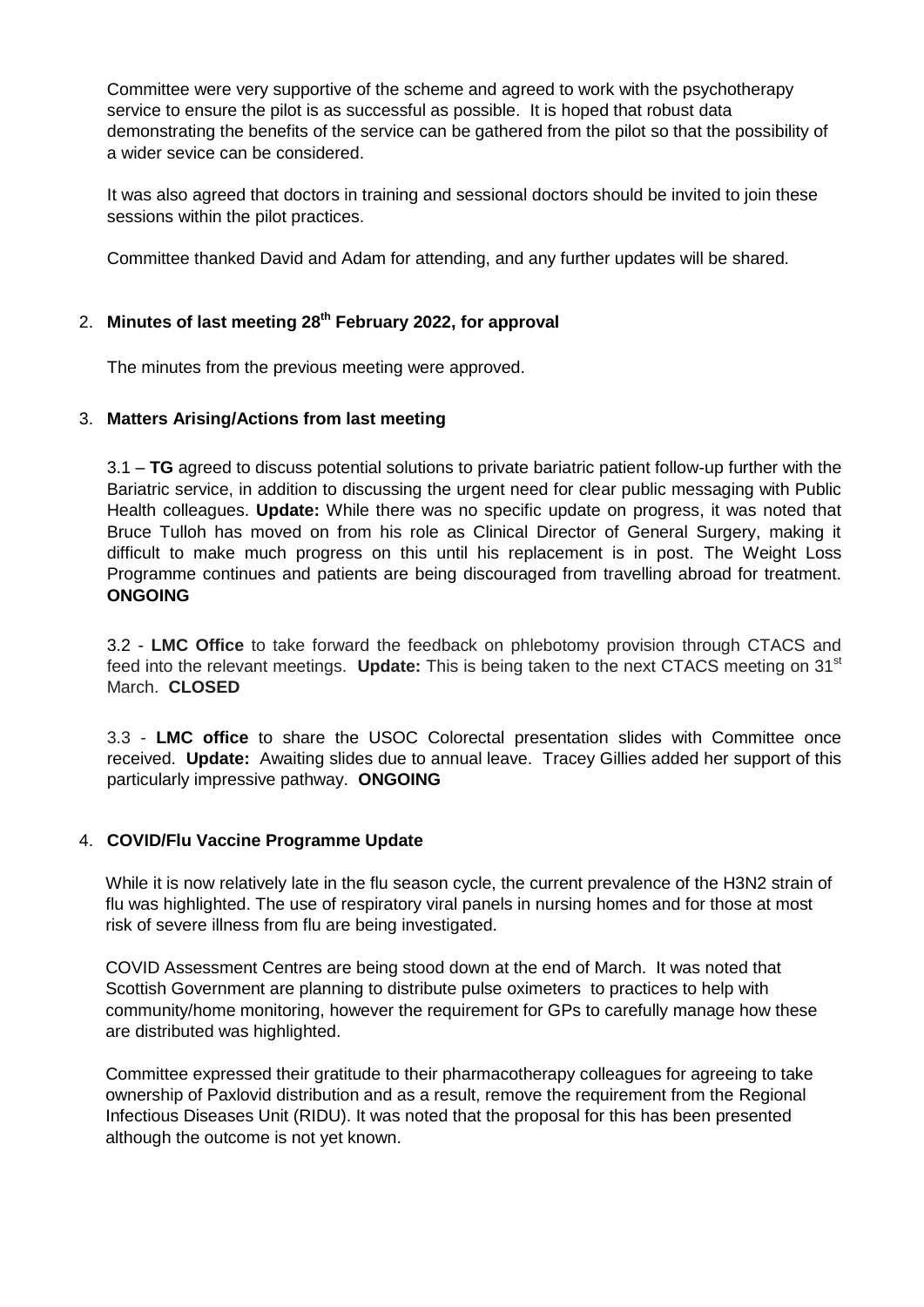Delivery through pharmacotherapy offers a very robust and safe patient pathway and should require very little GP involvement, except in exceptional cases, and Committee are keen to see it supported.

**AP - LMC office** to get an update on the proposal to move Paxlovid delivery from RIDU to pharmacotherapy.

### 5. **Enhanced Access to Radiology proposal**

A recent proposal from Stephen Glancy regarding unexpected or significant findings in x-rays or scans requested by Primary Care was shared with Committee in advance, and their views were sought.

The proposal is to expand the requesting rights for GPs, giving them the ability to order enhanced imaging (MR/CT/US) after Radiology approval. GPs would retain ownership of the outcome. This approach may reduce the number of tests required as GPs may deem some further investigations inappropriate based on their knowledge of the patient, and should allow GPs to make the patient's journey more streamlined.

It was noted that it was not expected for this to be extended into other investigations.

Committee strongly supported the proposal.

**AP – LMC office** to feedback Committee's support of the Enhanced Access to Radiology proposal to Stephen Glancy

#### 6. **Paediatric Phlebotomy update**

Committee were updated on progress on efforts to identify the volumes of paediatric phlebotomy transactions carried out within practices and also at RHCYP.

At first glance, recent data appeared to show that the majority of these requests were carried out in practices, however this is now being investigated further in order to get greater clarity on the split, and a further update will follow once available.

This work however doesn't detract from the continuing concern that current wait times for paediatric phlebotomy are extensive, and we continue to work with colleagues to raise awareness of this and get the appropriate support to bring these waiting times down.

Further updates will follow.

### 7. **Post-Prostatectomy PSA Testing update**

Significant concerns around the risks to GPs and patients of the current process were highlighted. Additionally, the gap for a potential solution for patients who were operated on outside Lothian was also raised as a concern.

Work continues with all stakeholders to look to identify a robust pathway going forward, and we are very grateful to Dr Alan McNeill for the work that he has been doing on this.

Further updates will come to Committee.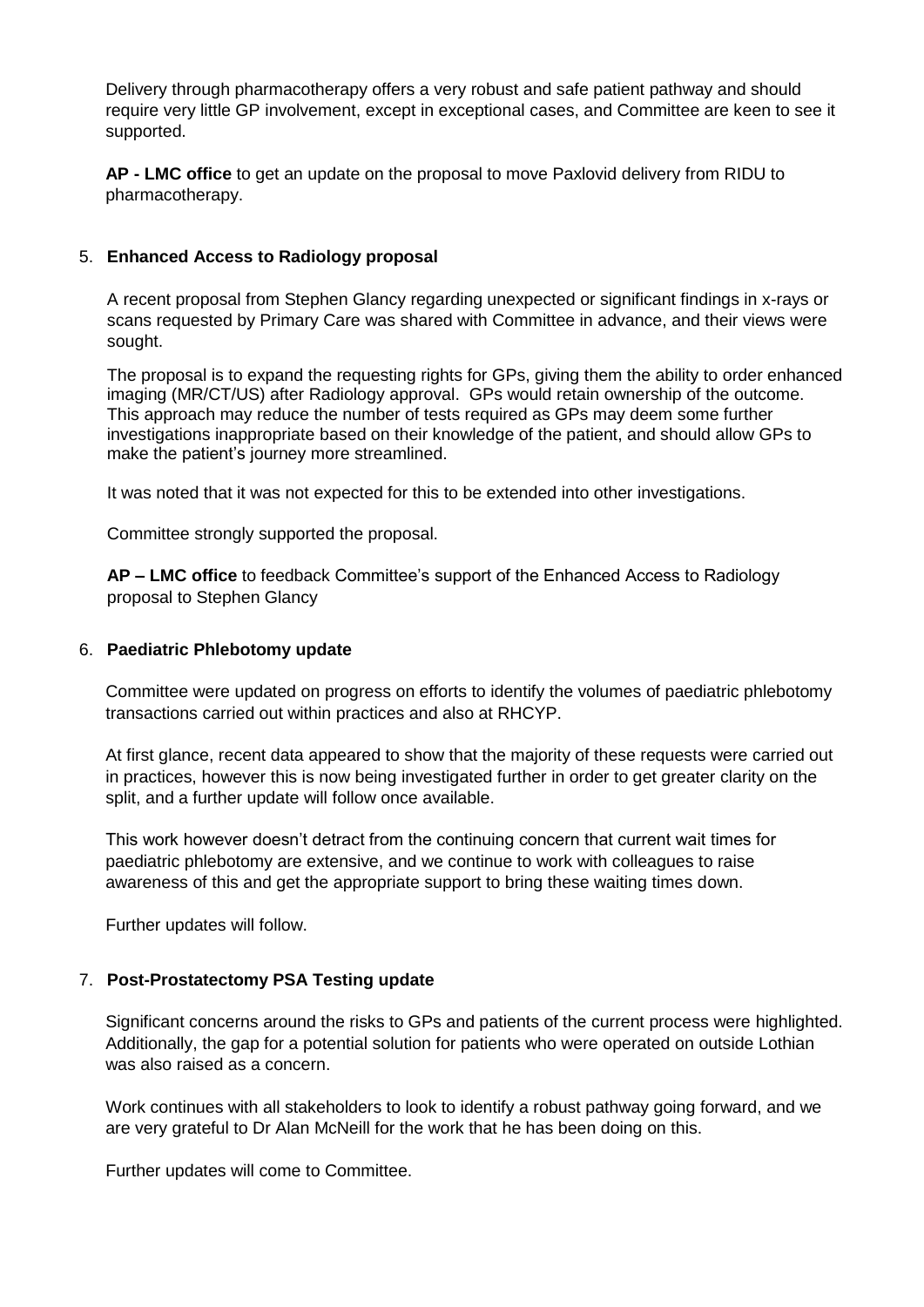#### 8. **IT Service Line Issues**

Committee were made aware of a number of recent issues regarding significant service problems being experienced in practices outside the standard Service Line support window of 8am-6pm, Monday – Friday.

Most IT issues experienced by practices are identified at the start of the working day (ahead of an 8am start) or at the weekend, however there's currently no access to Service Line support during these times. Practices can currently only log the fault from 8am the following morning when practices are busiest and need full system access.

Access to Service Line support ahead of the working day would be very much welcomed by practices.

It was agreed that this would be raised at the next PCITOB meeting.

**AP – LMC office** to raise IT Service Line support hours provision at the next PCITOB meeting.

## 9. **MOU2**

It was recognised that the 2018 GMS Contract was due to be fully delivered on 31<sup>st</sup> March 2022, however we continue to await clarity from Scottish Government around the transitionary arrangements for those services not yet delivered as per the contract.

The Vaccine Transformation Programme has been very successful across Lothian, with over 99% of vaccines being transferred away from general practice by  $1<sup>st</sup>$  April 2022.

Letters will be issued to practices imminently to advise that a very small number of ad-hoc vaccines will remain in practices from  $1<sup>st</sup>$  April –  $1<sup>st</sup>$  May until the pathways for these are safe for patients. It has also been agreed that any vaccine schedule started in general practice should continue in general practice to remove any risk of this being lost or delayed during handover to HSCPs.

It was confirmed that the Item of Service payment for those vaccines not transferred will be uplifted and the new rates will be paid retrospectively for vaccines delivered between 1<sup>st</sup> April and 1<sup>st</sup> May once published.

It was confirmed that the Travel Vaccine service provided at WGH will be fully operational from 1<sup>st</sup> April. It was also noted that plans for a wider "hub and spoke" model are being discussed.

**AP - TG** agreed to check on any possible impact on the availability of the Travel Vaccine service as a result of Paxlovid distribution at RIDU. *Update: TG confirmed post-meeting that the Travel Vaccine service will be available from 1st April, and will not be impacted by Paxlovid distribution.*

### 10. **Medical Directors Business**

None